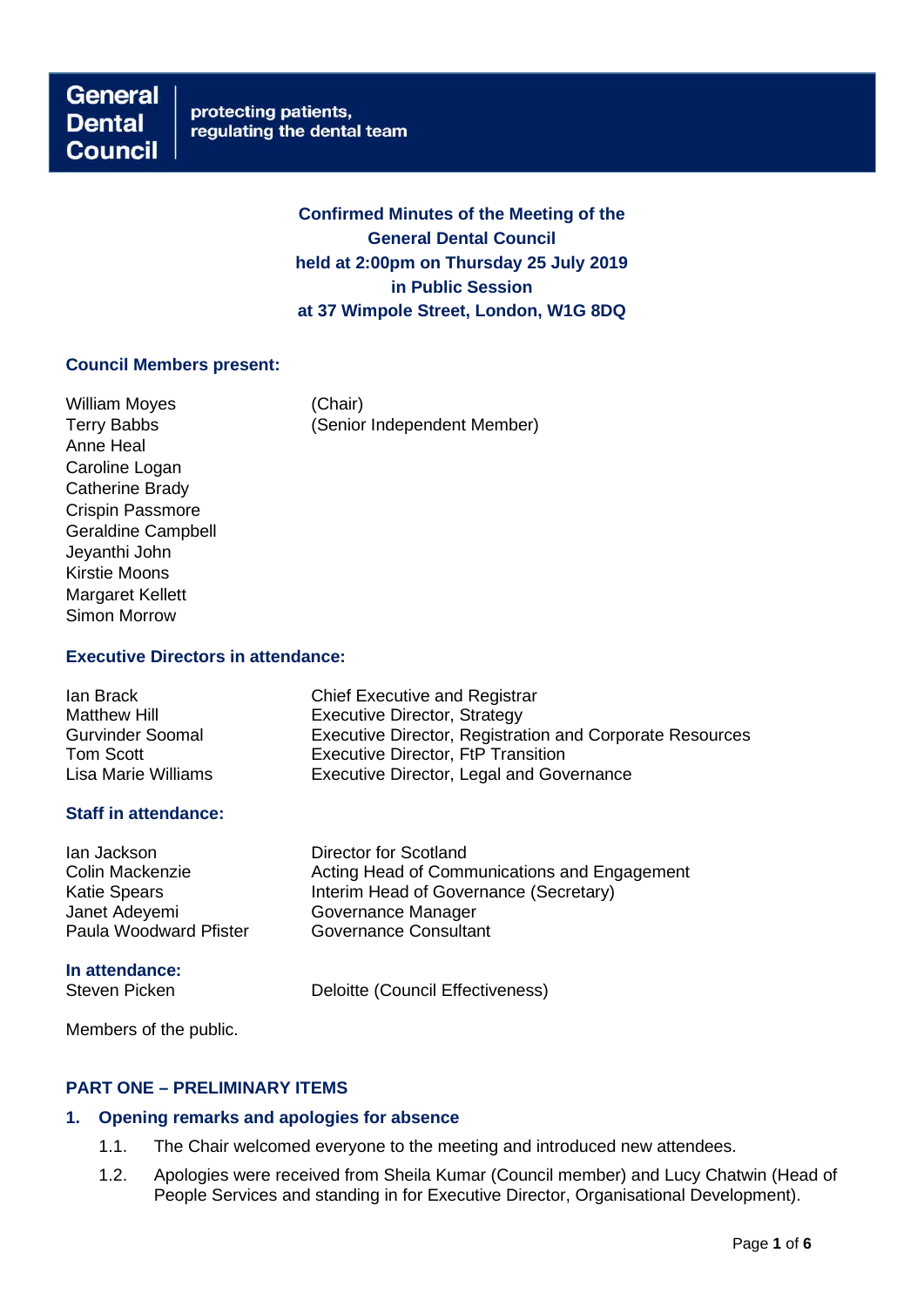# **2. Declarations of interest**

2.1. All Council Members declared an interest in relation to item 9, the Council Code of Conduct.

#### **3. Questions submitted by members of the public**

3.1. No questions had been submitted by members of the public.

### **4. Approval of minutes of the previous meetings**

- 4.1. The Council **approved** the full minutes from the public Council meeting held on the 30 May 2019 subject to the following amendments:
	- 4.1.1. That the minutes reflect that Kirstie Moons was in attendance and that Catherine Brady was not in attendance.

### **5. Matters arising from the Open Council meeting held on 30 May 2019 and rolling actions list**

5.1. The Council **noted** the actions list and **approved** the completion of actions as recommended.

#### **6. Decisions log**

6.1. The Council **noted** that there had been decisions taken in relation to headcount and budgetary requests.

## **PART TWO – ITEMS FOR DECISION AND DISCUSSION**

#### **7. Annual Customer Feedback Reports**

#### 7.1. **Fitness to Practise**

- 7.1.1. Executive Director, FtP Transition, Tom Scott presented the Customer Service Annual Report for 2018 in relation to Fitness to Practise ('FtP'). It was explained that there had been an upturn in response rates, although response levels were still below the ideal level. Council's attention was drawn to the feedback which broad improvements across a range of metrics in relation to their experience.
- 7.1.2. Council discussed the report and explained that there had been errors in the paper which made it difficult to engage with, for example, in relation to the way in which data had been presented. Concerns were raised that there had been no suggestion of follow up work which would address the points raised in the feedback, noting that it came from a small sample. Council questioned whether there were more effective ways of seeking feedback, although noted the costs of doing so.
- 7.1.3. Council **noted** the paper and agreed the work in this area needed to be improved.

**ACTION: Executive Director, FtP Transition to prepare proposal for the next Council meeting in October as to the course proposed to take in relation to this work next year, how response rates could be improved and alternative options for seeking engagement. Consideration to be given to benchmarking against other regulators.**

### 7.2. **Registration**

7.2.1. Executive Director, Registration & Corporate Resources, Gurvinder Soomal presented the Customer Service Annual Report for 2018 in relation to Registration. He outlined the process for seeking feedback and the timescales for doing so.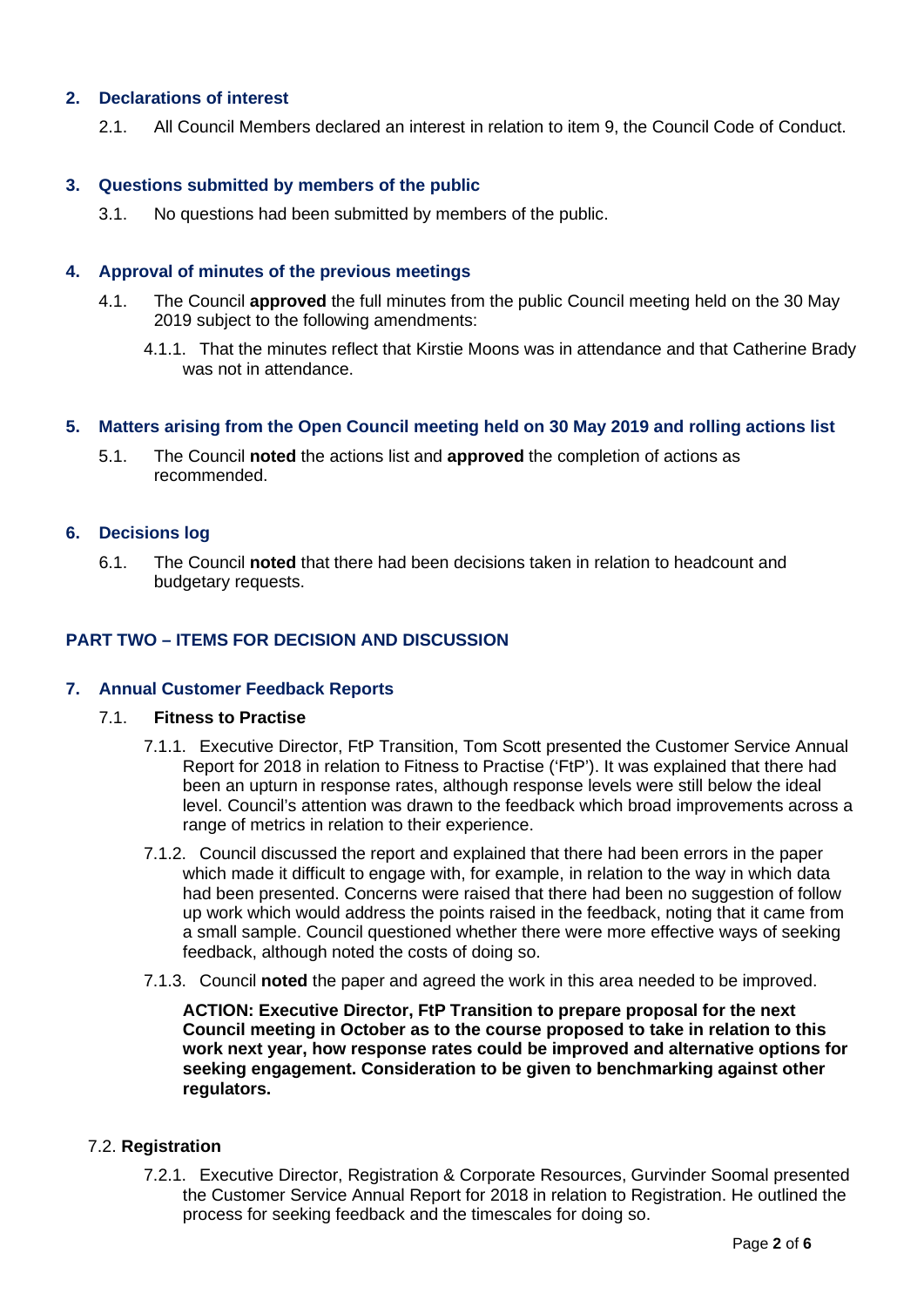- 7.2.2. Council was informed that the average response rate for this type of survey is 10% and the team had sent out 12,172 requests for information and had had 1234 responses; slightly over the 10% rate. It was also highlighted that responses to the survey were largely positive; particularly in relation to those applying post the ORE route. Issues identified were actioned through improvement work within the Registration Directorate.
- 7.2.3. Council discussed what action would be taken where respondents 'strongly disagreed' with the questions posed and suggested different technological options for obtaining feedback.
- 7.2.4. There was also a discussion about the methods of application currently being used by applicants and the aim to utilise online applications as much as possible within the constraints of the GDC's legislation.
- 7.2.5. Council **noted** the paper.

## **8. CSG Terms of Reference**

- 8.1. The Chair presented the paper seeking Council's approval for the continuation of the Chair's Strategy Group ('CSG') and the attendant Terms of Reference for a further six-month period from 1 August 2019 to 28 February 2020.
- 8.2. Council were informed that the CSG had most recently focused on work in relation to the further separation of the investigation and adjudication processes within FtP. John Cullinane, Head of Adjudications, had been co-ordinating this work internally and liaising with all parts of the organisation. Council should see an overview of this work at the October meeting.
- 8.3. The CSG had also been overseeing further work on the possibility of paying the Annual Retention Fee ('ARF') by instalments. The FPC had also been supporting this work. Again, it was noted that Council should see this work at the October meeting.
- 8.4. The Council **approved** the terms of reference for the Chair's Strategy Group until 28 February 2020.

## **9. Council Code of Conduct**

- 9.1. Executive Director, Legal & Governance, Lisa Marie Williams presented the paper on the updates required to the Council Member Code of Conduct, following work carried out with the Remuneration Committee ('Remco') and conversations with Council.
- 9.2. Approval was sought for the following amendments to be made to the existing version of the document;
	- 9.2.1. That Council members will not normally assume a paid position with the GDC within one year of demitting Council; and
	- 9.2.2. That Council members should not be considered Associates of the GDC and should have their own Code of Conduct.
- 9.3. The work that had been undertaken in relation to Associates had made it very clear within the organisation that Council members and Associates were to be treated separately and that Council Members required their own manual which helped make this clear delineation. Work had also been done in relation to what was required of external members of Committees. It was outlined that work remained to be done as part of the Governance review but, for now, the Council was asked to make these minor amendments.
- 9.4. The Council **approved** the proposed amendments to the Council Member Code of Conduct.

#### **10. External Member Appointment**

10.1. The Interim Head of Governance, Katie Spears, presented the report which sought Council's approval to appoint a new External Member of the Remuneration Committee and to approve the process for that appointment.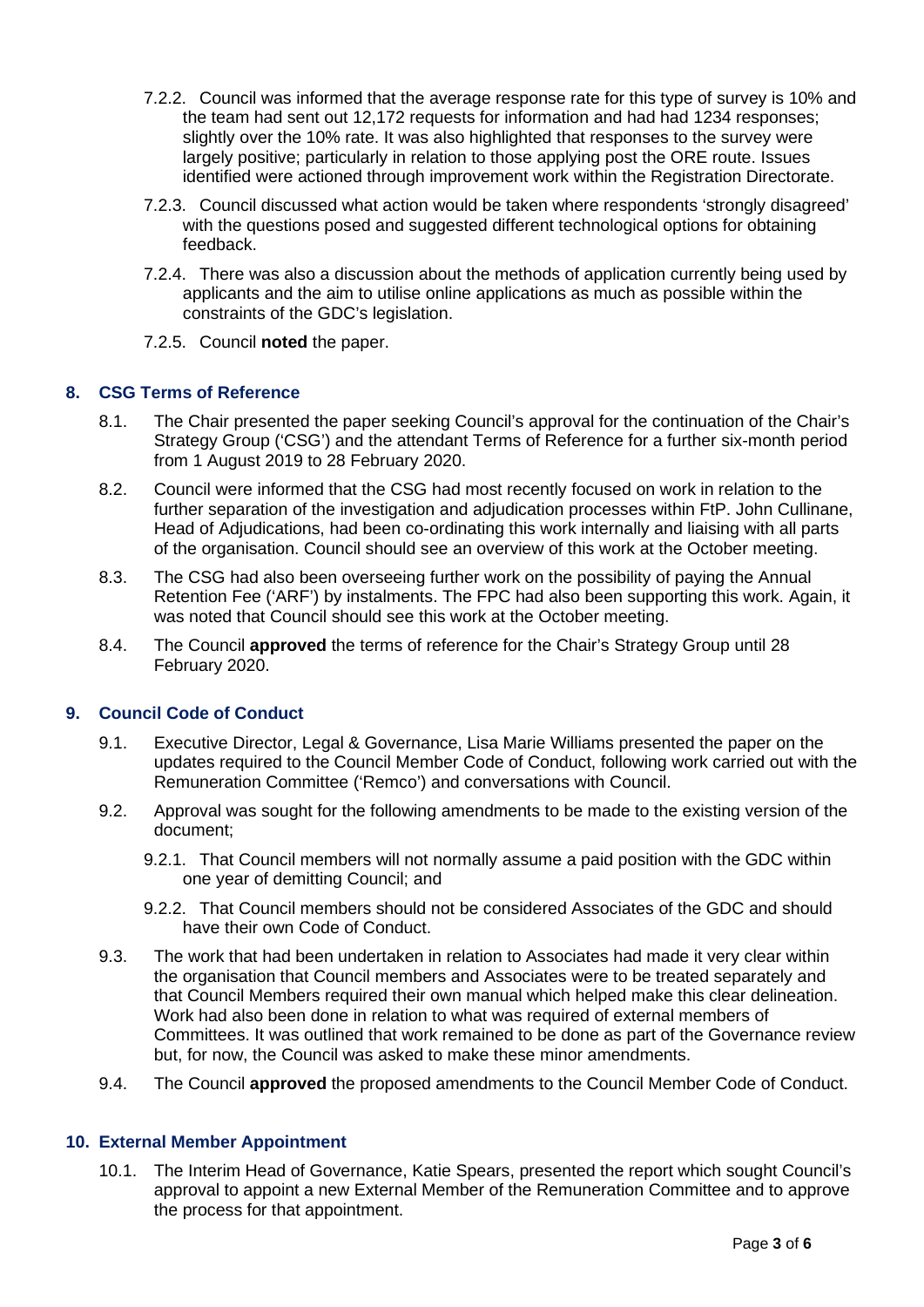- 10.2. It was outlined that the External Member of Remco had stepped down and it was clear from the views of the chair that having an external member was useful for the Committee. The Standing Orders require a decision from Council to make this appointment. The Governance team had begun the process of recruitment, but the post would not be appointed in time for the next Remco meeting in September.
- 10.3. It was explained that, if Council were to approve the recruitment, the team would seek to have the appointment approved at the special meeting of Council in September but if this timeline wasn't able to be met, approval was sought for the proposal that the selected candidate could attend the September Remco meeting in an unofficial capacity.
- 10.4. Council **approved** the proposal to appoint a new External Member of the Remuneration Committee and the process proposed for so doing.

# **PART THREE - ITEMS FOR NOTING**

## **11. Annual Report and Accounts Update**

- 11.1. The Chief Executive and Registrar provided an oral update on the publication and laying of the Annual Report and Accounts of the GDC ('ARA'). He outlined that an issue had arisen at the point that the GDC were seeking approval from the Comptroller and Auditor General ('C&AG') of the National Audit Office. The C&AG that he had taken a different approach to his staff in relation to the restatement of income affected by changes in reporting deriving from the adoption of IFRS15.
- 11.2. It was explained that the C&AG had a wider obligation to ensure transparency and clarity in all accounts in the public sector and it was entirely appropriate for him to intervene in this way, although disappointing for the GDC in terms of laying our accounts.
- 11.3. Council were informed of the plan to ensure that the ARA would be laid in the next Parliamentary session. The team had already re-cast the accounts, a form of wording had been agreed and plans were in place to take the ARA through the scrutiny process of ARC and Council. Once Council approve the ARA, sign off will be sought from the external auditors and the NAO.
- 11.4. The Chief Executive would be writing to the relevant permanent secretaries to outline that the delay in publication was unavoidable and not within the gift of the GDC.
- 11.5. The Council **noted** this update.

# **12. Annual Reports of the Council's Committees**

# Audit and Risk Committee (ARC)

- 12.1. The Chair of ARC, Crispin Passmore, gave an oral overview report of the work of ARC since the last Council meeting in May 2019. He noted that the main focus of ARC had been to work to clarify risk appetite and how the organisation reports in different areas. They had taken a particular look at risks that were within the current measure of risk appetite and would give assurance to Council on the process and scrutiny of risks, particularly in relation to FtP.
- 12.2. The Council **noted** this update.

# Remuneration Committee (Remco)

12.3. The Chair of Remco, Geraldine Campbell, gave an oral overview report of the work of Remco since the last Council meeting in May 2019. She outlined that the EDI Audit report had been circulated to Council and it was likely that this oversight work would remain with Remco, rather than splitting it across Remco and ARC. An EDI Steering Group, led by Alex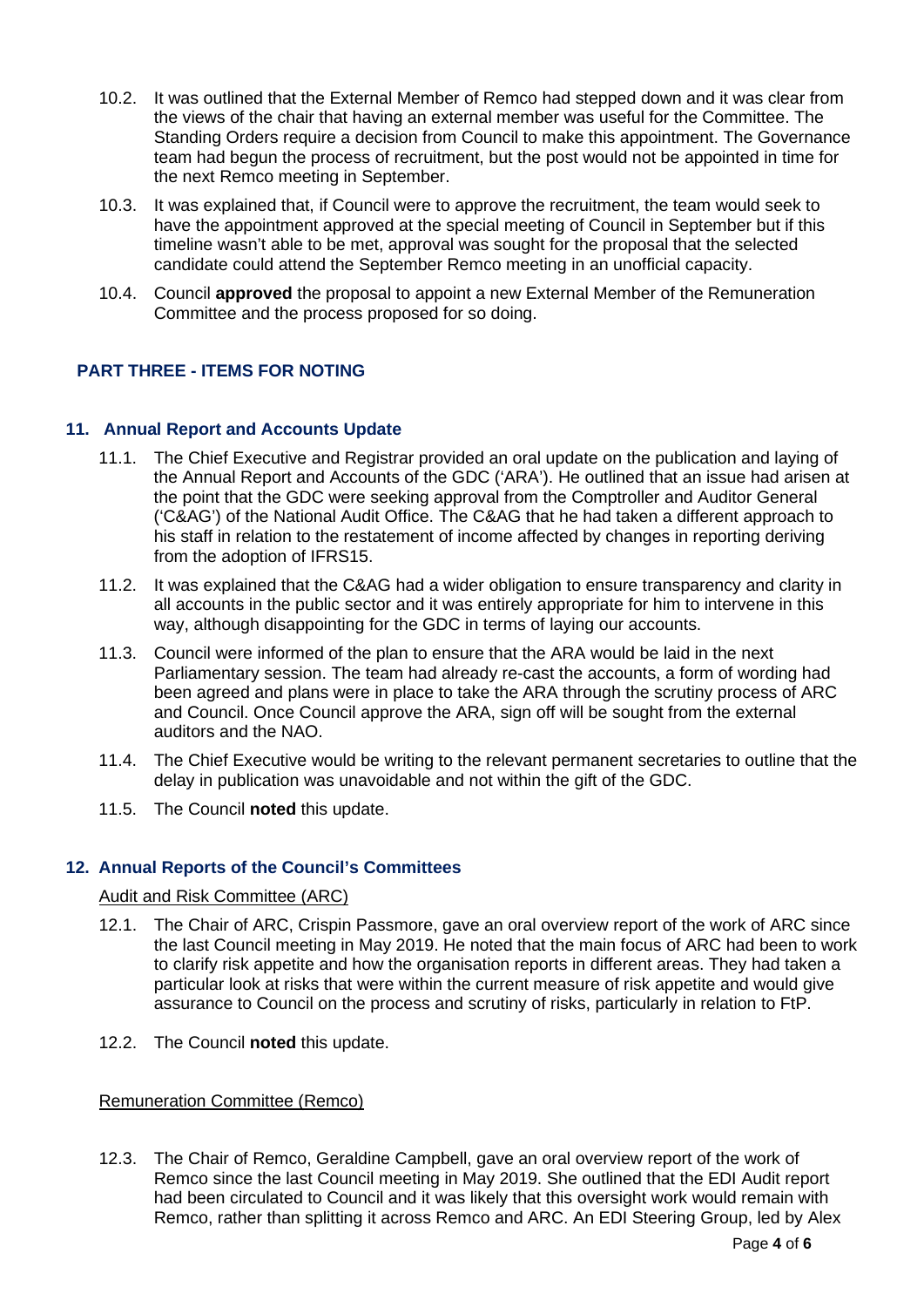Bishop in Organisational Development, had been set up and it would be feeding into the SLT at a workshop in September.

- 12.4. The Committee had seen good papers on workforce planning and was pleased to see a robust look at People within the organisation, with more work to follow in the next six months. There was further work to be done in relation to Associates and a new member of staff had been appointed to lead this work. The work on the pay review was due to be completed in the Autumn.
- 12.5. The Council **noted** this update.

### Finance and Performance Committee (FPC)

- 12.6. The Chair of FPC, Terry Babbs, gave an oral overview report of the work of FPC since the last Council meeting in May 2019. The key issues that were dealt with at FPC at their meeting held the preceding week were as follows:
	- 12.6.1. **The Costed Corporate Plan 2020-2022** this work is about to be published and FPC received the first version of it, alongside the budget proposals, at that meeting. There was still some finalising work to be done. The FPC would receive the second iteration of this work at a special meeting on 21 August 2019. The last iteration would go to SLT and then FPC on 10 September 2019. This process ought to put the Committee in a position to agree a recommendation for Council at the October meeting. The communications plan would need to be given careful consideration and this timescale would enable Council to approve the Annual Retention Fee appropriately.
	- 12.6.2. **Fees policy work** this work was currently due to come to FPC on 10 September 2019. This timescale would need to be borne in mind when fixing the special Council meeting for September and would enable FPC to give a firm view to Council in October on this work. The communications plan in relation to both areas should be within the papers that go to FPC on 10 September and then this plan can be shaped before Council in October 2019.
- 12.7. The Council **noted** this update.

#### Policy and Research Board (PRB)

- 12.8. Kirstie Moons, Chair of PRB, gave an oral overview report of the work of PRB that had taken place since the last Council meeting in May 2019. At their June meeting, the Committee had had a robust discussion on the publication on Preparedness to Practise research. A blog had been circulated which the Committee felt was a better way of presenting this material. The PRB had asked the team to take away work looking into the publication protocol.
- 12.9. The preceding week there had been two co-production workshops; one on the Scope of Practice, which was well attended, and another on Patients and Public on the outcomes of surveys, where they explored views. The PRB was developing other ways of working beyond formal committee meetings.
- 12.10. The Council **noted** this update.